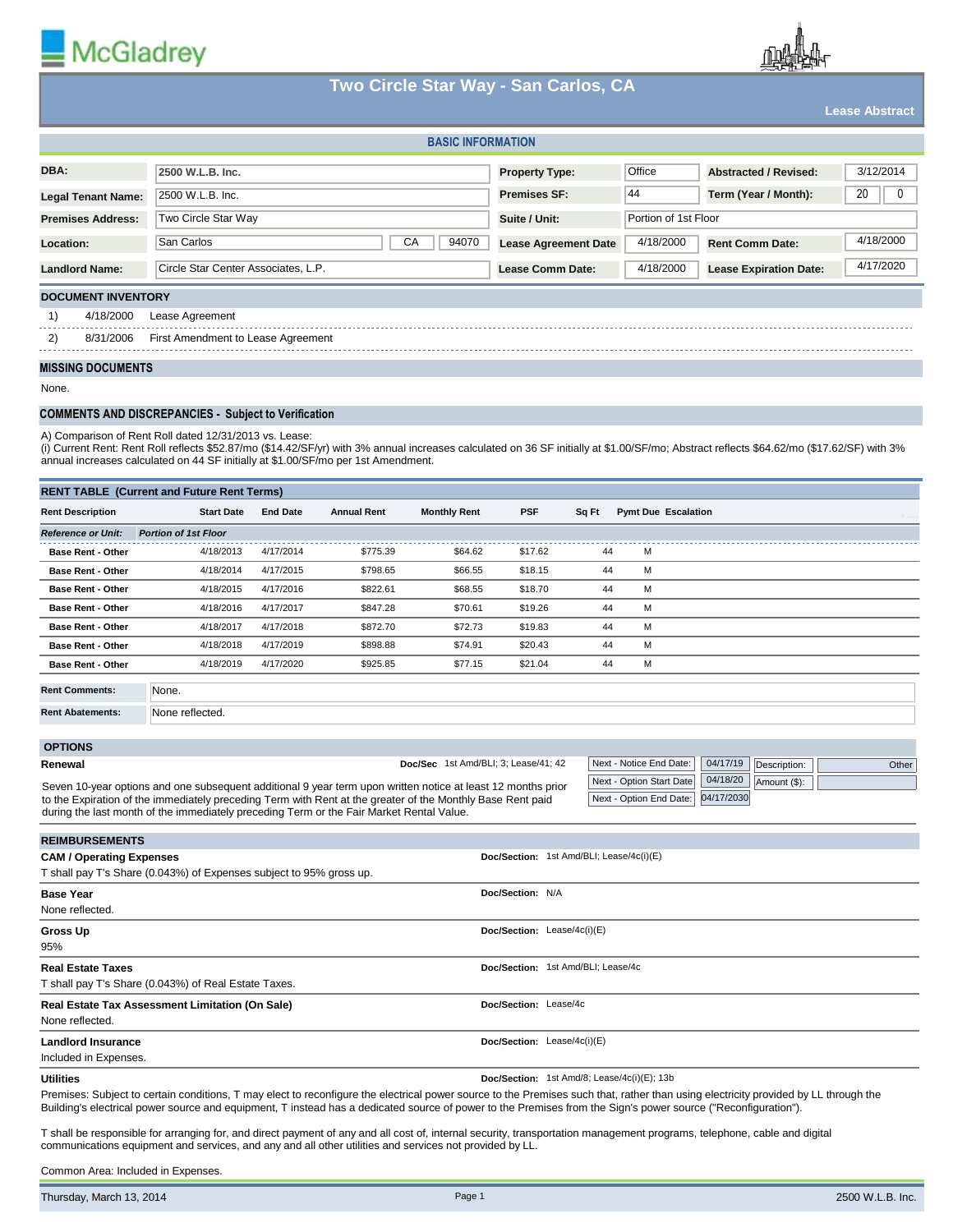



# **Two Circle Star Way - San Carlos, CA**

**Lease Abstract**

|                                                                                                                                                                                                                                                                                                                                                                                                                                                                                                                                                                                                                                                                                                                                                                                                                                                                                                                                                                                                                                                                                                                                                                                                                                                                                                                                                                                                                                                                                                                                                                                                                                                                                                                                                                                                                                                                                                                                        | --------------                    |
|----------------------------------------------------------------------------------------------------------------------------------------------------------------------------------------------------------------------------------------------------------------------------------------------------------------------------------------------------------------------------------------------------------------------------------------------------------------------------------------------------------------------------------------------------------------------------------------------------------------------------------------------------------------------------------------------------------------------------------------------------------------------------------------------------------------------------------------------------------------------------------------------------------------------------------------------------------------------------------------------------------------------------------------------------------------------------------------------------------------------------------------------------------------------------------------------------------------------------------------------------------------------------------------------------------------------------------------------------------------------------------------------------------------------------------------------------------------------------------------------------------------------------------------------------------------------------------------------------------------------------------------------------------------------------------------------------------------------------------------------------------------------------------------------------------------------------------------------------------------------------------------------------------------------------------------|-----------------------------------|
| <b>Administration / Management Fee</b>                                                                                                                                                                                                                                                                                                                                                                                                                                                                                                                                                                                                                                                                                                                                                                                                                                                                                                                                                                                                                                                                                                                                                                                                                                                                                                                                                                                                                                                                                                                                                                                                                                                                                                                                                                                                                                                                                                 | Doc/Section: Lease/4c(i)(E)       |
| Management fees (not to exceed 3% of Monthly Base Rent and Additional Charges, excluding the management fee), included in Expenses.                                                                                                                                                                                                                                                                                                                                                                                                                                                                                                                                                                                                                                                                                                                                                                                                                                                                                                                                                                                                                                                                                                                                                                                                                                                                                                                                                                                                                                                                                                                                                                                                                                                                                                                                                                                                    |                                   |
| Taxes on Rent<br>Included in Real Estate Taxes                                                                                                                                                                                                                                                                                                                                                                                                                                                                                                                                                                                                                                                                                                                                                                                                                                                                                                                                                                                                                                                                                                                                                                                                                                                                                                                                                                                                                                                                                                                                                                                                                                                                                                                                                                                                                                                                                         | Doc/Section: Lease/4c(i)(C)       |
| <b>Building Services</b><br>T shall have access to the Premises, and LL shall furnish the following services and utilities to the Premises and the Building Common Areas (as applicable), 24/7: water, electricity,<br>HVAC, janitorial services and elevator service.                                                                                                                                                                                                                                                                                                                                                                                                                                                                                                                                                                                                                                                                                                                                                                                                                                                                                                                                                                                                                                                                                                                                                                                                                                                                                                                                                                                                                                                                                                                                                                                                                                                                 | Doc/Section: Lease/13c            |
| <b>Overtime HVAC</b><br>None reflected.                                                                                                                                                                                                                                                                                                                                                                                                                                                                                                                                                                                                                                                                                                                                                                                                                                                                                                                                                                                                                                                                                                                                                                                                                                                                                                                                                                                                                                                                                                                                                                                                                                                                                                                                                                                                                                                                                                | Doc/Section: Lease/13c            |
| <b>Tenants Share Denominator</b><br>No Lease provision.                                                                                                                                                                                                                                                                                                                                                                                                                                                                                                                                                                                                                                                                                                                                                                                                                                                                                                                                                                                                                                                                                                                                                                                                                                                                                                                                                                                                                                                                                                                                                                                                                                                                                                                                                                                                                                                                                | Doc/Section: N/A                  |
| TENANT IMPROVEMENT ALLOWANCE                                                                                                                                                                                                                                                                                                                                                                                                                                                                                                                                                                                                                                                                                                                                                                                                                                                                                                                                                                                                                                                                                                                                                                                                                                                                                                                                                                                                                                                                                                                                                                                                                                                                                                                                                                                                                                                                                                           |                                   |
| <b>Current / Future Tenant Improvement Allowance</b><br>No Lease provision.                                                                                                                                                                                                                                                                                                                                                                                                                                                                                                                                                                                                                                                                                                                                                                                                                                                                                                                                                                                                                                                                                                                                                                                                                                                                                                                                                                                                                                                                                                                                                                                                                                                                                                                                                                                                                                                            | Doc/Section: N/A                  |
| <b>Prior Tenant Improvement Allowance</b><br>No Lease provision.                                                                                                                                                                                                                                                                                                                                                                                                                                                                                                                                                                                                                                                                                                                                                                                                                                                                                                                                                                                                                                                                                                                                                                                                                                                                                                                                                                                                                                                                                                                                                                                                                                                                                                                                                                                                                                                                       | Doc/Section: N/A                  |
| <b>SECURITY INFORMATION</b>                                                                                                                                                                                                                                                                                                                                                                                                                                                                                                                                                                                                                                                                                                                                                                                                                                                                                                                                                                                                                                                                                                                                                                                                                                                                                                                                                                                                                                                                                                                                                                                                                                                                                                                                                                                                                                                                                                            |                                   |
| Guarantor / Liability Limitations<br>No Lease provision.                                                                                                                                                                                                                                                                                                                                                                                                                                                                                                                                                                                                                                                                                                                                                                                                                                                                                                                                                                                                                                                                                                                                                                                                                                                                                                                                                                                                                                                                                                                                                                                                                                                                                                                                                                                                                                                                               | Doc/Section: N/A                  |
|                                                                                                                                                                                                                                                                                                                                                                                                                                                                                                                                                                                                                                                                                                                                                                                                                                                                                                                                                                                                                                                                                                                                                                                                                                                                                                                                                                                                                                                                                                                                                                                                                                                                                                                                                                                                                                                                                                                                        |                                   |
| <b>Security Deposit (Current Amount)</b><br>\$0.00                                                                                                                                                                                                                                                                                                                                                                                                                                                                                                                                                                                                                                                                                                                                                                                                                                                                                                                                                                                                                                                                                                                                                                                                                                                                                                                                                                                                                                                                                                                                                                                                                                                                                                                                                                                                                                                                                     | Doc/Section: N/A                  |
| <b>Security Deposit Notes</b>                                                                                                                                                                                                                                                                                                                                                                                                                                                                                                                                                                                                                                                                                                                                                                                                                                                                                                                                                                                                                                                                                                                                                                                                                                                                                                                                                                                                                                                                                                                                                                                                                                                                                                                                                                                                                                                                                                          | Doc/Section: N/A                  |
| No Lease provision.                                                                                                                                                                                                                                                                                                                                                                                                                                                                                                                                                                                                                                                                                                                                                                                                                                                                                                                                                                                                                                                                                                                                                                                                                                                                                                                                                                                                                                                                                                                                                                                                                                                                                                                                                                                                                                                                                                                    |                                   |
| TENANT OPTIONS                                                                                                                                                                                                                                                                                                                                                                                                                                                                                                                                                                                                                                                                                                                                                                                                                                                                                                                                                                                                                                                                                                                                                                                                                                                                                                                                                                                                                                                                                                                                                                                                                                                                                                                                                                                                                                                                                                                         |                                   |
| Expansion                                                                                                                                                                                                                                                                                                                                                                                                                                                                                                                                                                                                                                                                                                                                                                                                                                                                                                                                                                                                                                                                                                                                                                                                                                                                                                                                                                                                                                                                                                                                                                                                                                                                                                                                                                                                                                                                                                                              | Doc/Section: N/A                  |
| No Lease provision.                                                                                                                                                                                                                                                                                                                                                                                                                                                                                                                                                                                                                                                                                                                                                                                                                                                                                                                                                                                                                                                                                                                                                                                                                                                                                                                                                                                                                                                                                                                                                                                                                                                                                                                                                                                                                                                                                                                    |                                   |
| Contraction                                                                                                                                                                                                                                                                                                                                                                                                                                                                                                                                                                                                                                                                                                                                                                                                                                                                                                                                                                                                                                                                                                                                                                                                                                                                                                                                                                                                                                                                                                                                                                                                                                                                                                                                                                                                                                                                                                                            | Doc/Section: N/A                  |
| No Lease provision.                                                                                                                                                                                                                                                                                                                                                                                                                                                                                                                                                                                                                                                                                                                                                                                                                                                                                                                                                                                                                                                                                                                                                                                                                                                                                                                                                                                                                                                                                                                                                                                                                                                                                                                                                                                                                                                                                                                    |                                   |
| Right of First Offer (ROFO) / Refusal (ROFR)                                                                                                                                                                                                                                                                                                                                                                                                                                                                                                                                                                                                                                                                                                                                                                                                                                                                                                                                                                                                                                                                                                                                                                                                                                                                                                                                                                                                                                                                                                                                                                                                                                                                                                                                                                                                                                                                                           | Doc/Section: N/A                  |
| No Lease provision.                                                                                                                                                                                                                                                                                                                                                                                                                                                                                                                                                                                                                                                                                                                                                                                                                                                                                                                                                                                                                                                                                                                                                                                                                                                                                                                                                                                                                                                                                                                                                                                                                                                                                                                                                                                                                                                                                                                    |                                   |
| Termination - Tenant (Other)                                                                                                                                                                                                                                                                                                                                                                                                                                                                                                                                                                                                                                                                                                                                                                                                                                                                                                                                                                                                                                                                                                                                                                                                                                                                                                                                                                                                                                                                                                                                                                                                                                                                                                                                                                                                                                                                                                           | Doc/Section: 1st Amd/9            |
| T shall have the option to terminate the Lease with respect to the entire Premises at any time during the Term by delivering written notice to LL no less than 30 days prior to the<br>effective date of such termination.                                                                                                                                                                                                                                                                                                                                                                                                                                                                                                                                                                                                                                                                                                                                                                                                                                                                                                                                                                                                                                                                                                                                                                                                                                                                                                                                                                                                                                                                                                                                                                                                                                                                                                             |                                   |
| Purchase                                                                                                                                                                                                                                                                                                                                                                                                                                                                                                                                                                                                                                                                                                                                                                                                                                                                                                                                                                                                                                                                                                                                                                                                                                                                                                                                                                                                                                                                                                                                                                                                                                                                                                                                                                                                                                                                                                                               | Doc/Section: N/A                  |
| No Lease provision.                                                                                                                                                                                                                                                                                                                                                                                                                                                                                                                                                                                                                                                                                                                                                                                                                                                                                                                                                                                                                                                                                                                                                                                                                                                                                                                                                                                                                                                                                                                                                                                                                                                                                                                                                                                                                                                                                                                    |                                   |
| <b>LANDLORD OPTIONS</b>                                                                                                                                                                                                                                                                                                                                                                                                                                                                                                                                                                                                                                                                                                                                                                                                                                                                                                                                                                                                                                                                                                                                                                                                                                                                                                                                                                                                                                                                                                                                                                                                                                                                                                                                                                                                                                                                                                                |                                   |
| Relocation Rights - Landlord                                                                                                                                                                                                                                                                                                                                                                                                                                                                                                                                                                                                                                                                                                                                                                                                                                                                                                                                                                                                                                                                                                                                                                                                                                                                                                                                                                                                                                                                                                                                                                                                                                                                                                                                                                                                                                                                                                           | Doc/Section: 1st Amd/6            |
| LL shall have the right to relocate the entire Premises to another location in the Building or within the Project, upon all of the following terms, covenants and conditions: (a) Any<br>relocation will be without additional or increased cost to T, either in connection with the relocation itself or in connection with T's ongoing Permitted Use of the Premises, and without<br>interruption of T's Permitted Use at any time. (b) LL shall have the right of relocation of the Premises on at least 90 days' written notice given to T at any time during the Tenn. (c)<br>Unless otherwise approved by T, the relocated Premises must be of substantially comparable size to the initial Leased Premises and be in a location and configuration that is, in T's<br>reasonable judgment, acceptable for T's Permitted Use. (d) LL shall pay the reasonable cost of moving or replacing T's property and equipment to the relocated Premises, and the<br>reasonable cost of moving or replacing all conduit or other utility facilities that connect the Premises to the Sign Easement and to equipment and to the Sign located on or within the<br>Sign Easement as T may determine is reasonably necessary or appropriate for the Permitted Use to the extent consistent with T's use of the Premises immediately prior to such<br>relocation (with the actual moving and/or replacement of all such property, equipment and/or conduit being, at T's option, either conducted by LL or by T). As appropriate or<br>applicable, and at T's option, LL shall either improve the new Premises with improvements substantially similar to those located in the space T is to vacate without cost or expense<br>to T, or will reimburse T for all reasonable costs and expenses incurred by T in order for T to improve the new Premises with improvements substantially similar to those located in<br>the space T is to vacate. |                                   |
| Termination - Landlord                                                                                                                                                                                                                                                                                                                                                                                                                                                                                                                                                                                                                                                                                                                                                                                                                                                                                                                                                                                                                                                                                                                                                                                                                                                                                                                                                                                                                                                                                                                                                                                                                                                                                                                                                                                                                                                                                                                 | Doc/Section: N/A                  |
| No Lease provision.                                                                                                                                                                                                                                                                                                                                                                                                                                                                                                                                                                                                                                                                                                                                                                                                                                                                                                                                                                                                                                                                                                                                                                                                                                                                                                                                                                                                                                                                                                                                                                                                                                                                                                                                                                                                                                                                                                                    |                                   |
| <b>USE / RESTRICTIONS</b>                                                                                                                                                                                                                                                                                                                                                                                                                                                                                                                                                                                                                                                                                                                                                                                                                                                                                                                                                                                                                                                                                                                                                                                                                                                                                                                                                                                                                                                                                                                                                                                                                                                                                                                                                                                                                                                                                                              |                                   |
| Permitted Use<br>Storage and operating room for the computers and monitoring systems related to the sign structures and the electronic signs contained therein now or hereafter located on the<br>Project, which signs have 2 faces and are visible from both northerly-bound and southerly-bound traffic on Highway 101 (the "Permitted Use").                                                                                                                                                                                                                                                                                                                                                                                                                                                                                                                                                                                                                                                                                                                                                                                                                                                                                                                                                                                                                                                                                                                                                                                                                                                                                                                                                                                                                                                                                                                                                                                        | Doc/Section: 1st Amd/BLI; Lease/2 |
| <b>Exclusive - Restrictions on Other Tenants</b><br>No Lease provision.                                                                                                                                                                                                                                                                                                                                                                                                                                                                                                                                                                                                                                                                                                                                                                                                                                                                                                                                                                                                                                                                                                                                                                                                                                                                                                                                                                                                                                                                                                                                                                                                                                                                                                                                                                                                                                                                | Doc/Section: N/A                  |
|                                                                                                                                                                                                                                                                                                                                                                                                                                                                                                                                                                                                                                                                                                                                                                                                                                                                                                                                                                                                                                                                                                                                                                                                                                                                                                                                                                                                                                                                                                                                                                                                                                                                                                                                                                                                                                                                                                                                        |                                   |
| LEGAL                                                                                                                                                                                                                                                                                                                                                                                                                                                                                                                                                                                                                                                                                                                                                                                                                                                                                                                                                                                                                                                                                                                                                                                                                                                                                                                                                                                                                                                                                                                                                                                                                                                                                                                                                                                                                                                                                                                                  |                                   |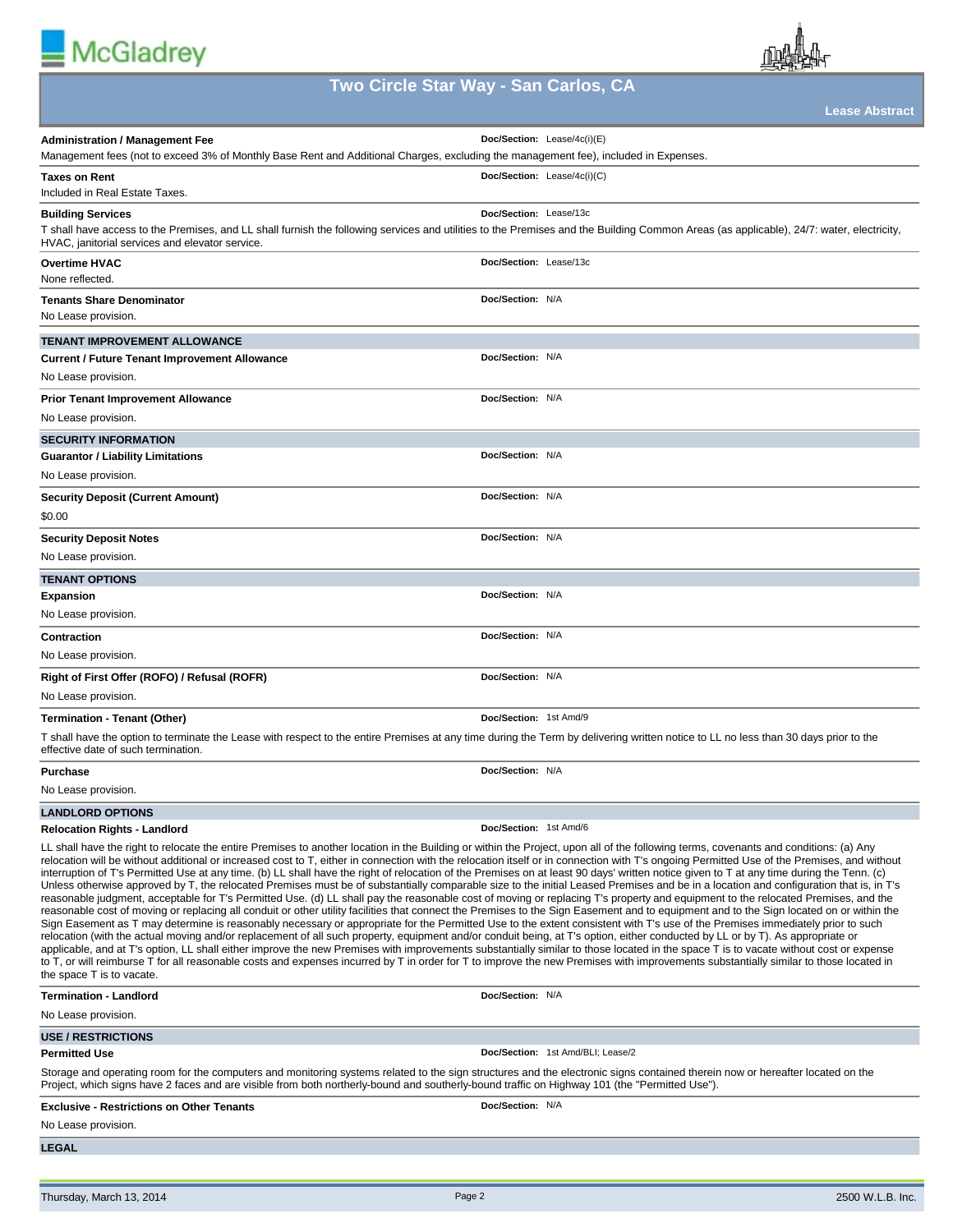





**Lease Abstract**

#### **Assignment / Sublease Rights**

**Doc/Section:** Lease/10

Is LL Consent Required: Yes, not to be unreasonably withheld.

Exceptions to LL Consent: T may enter into any of the following transfers (a "Permitted Transfer") without LL's prior written consent and without triggering LL's rights under Paragraph 10(c): (1) T may assign its interest in the Lease to a corporation or other entity which results from a merger, consolidation or other reorganization, so long as the surviving corporation or entity has a net worth immediately following such transaction that is equal to or greater than the net worth of T both as of the date of the Lease and as of the date immediately prior to such transaction; and (2) T may assign the Lease to a corporation or other entity which purchases or otherwise acquires all or substantially all of the assets of T, so long as such acquiring corporation or entity has a net worth immediately following such transaction that is equal to or greater than the net worth of T as of the date immediately prior to such transaction.

T shall have the right, without LL's consent, but with written notice to LL at least 10 days prior thereto, to enter into an Assignment of T's interest in the Lease or a Sublease of all or any portion of the Premises to an Affiliate (a corporation or other entity which controls, is controlled by or is under common control with T by means of an ownership of either (aa) more than 50% of the outstanding voting shares of stock or partnership or other ownership interests, or (bb) stock, or partnership or other ownership interests, which provide the right to control the operations, transactions and activities of the applicable entity) of T, provided certain conditions are met.

T shall have the right, without LL's consent, but with written notice to LL at least 10 days prior thereto, to enter into an Assignment of T's interest in the Lease to the purchaser of the Sign from T, provided that in connection with an Assignment, such purchaser delivers to LL concurrent with such Assignment a written notice of the Assignment and an assumption agreement whereby Such purchaser assumes and agrees to perform, observe and abide by the terms, conditions, obligations, and provisions of this Lease arising from and after the effective date of the assignment.

Can LL Recapture the Premises: Yes.

| Assignor / Assignee                                                                                                                                                                | Doc/Section: N/A       |  |  |  |
|------------------------------------------------------------------------------------------------------------------------------------------------------------------------------------|------------------------|--|--|--|
| Not Applicable.                                                                                                                                                                    |                        |  |  |  |
| <b>Monetary Default</b>                                                                                                                                                            | Doc/Section: Lease/20a |  |  |  |
| 3 days after written notice, provided however, LL shall not be required to provide such notice more than 4 times during any 2 year period during the Term.                         |                        |  |  |  |
| <b>Non-Monetary Default</b>                                                                                                                                                        | Doc/Section: Lease/20a |  |  |  |
| 30 days after written notice, subject to certain exceptions, not to exceed 90 days.                                                                                                |                        |  |  |  |
| <b>Default Interest</b>                                                                                                                                                            | Doc/Section: Lease/4d  |  |  |  |
| Any outstanding Monthly Base Rent, Additional Charges, late charges and other outstanding amount with respect to which T is in default shall accrue interest at an annualized rate |                        |  |  |  |

of the lesser of (i) the greater of, 10% or The Federal Reserve Discount Rate plus 5%, or (ii) the maximum rate permitted by law ("Default Rate"), until paid to LL.

**Late Fee**

Any amount of unpaid Monthly base Rent or Additional Charges shall be increased by a late charge to be paid to LL by T in an amount equal to 4% of the amount of the delinquent Monthly Base Rent or Additional Charges.

#### **Subordination**

**Doc/Section:** Lease/16

**Doc/Section:** Lease/4d

Without the necessity of any additional document being executed by T for the purpose of effecting a subordination, the Lease shall be subject and subordinate at all times to: (i) the Encumbrances and all ground leases or underlying leases which may now exist or hereafter be executed affecting the Building or the land upon which the Building is situated or both; (ii) any CC&Rs or other similar Encumbrances, currently in effect or that LL may enter into in the future, that affect all or any portion of the Project; and (iii) the lien of any Mortgage which may now exist or hereafter be executed in any amount for which the Building, land, Project, ground leases or other underlying leases, or LL's interest or estate in any of said items, is specified as security. Notwithstanding the foregoing, LL shall have the right to subordinate or cause to be subordinated any such ground leases or underlying leases or any such mortgages or other liens or encumbrances to this Lease. In the event that any ground lease or underlying lease terminates for any reason or any Mortgage is foreclosed or a conveyance in lieu of foreclosure is made for any reason, T shall, notwithstanding any subordination, attorn to and become the T, on the terms and conditions of this Lease, of the successor in interest to LL at the option of such successor in interest. The Lease shall not be subject or subordinate to any ground or underlying lease or to any Mortgage, lien or other security interest affecting the Premises, unless the ground lessor, Mortgagee or other holder of the interest to which this Lease would be subordinated executes a reasonable recognition and non-disturbance agreement which provides that T shall be entitled to continue in possession of the Premises on the terms and conditions of this Lease if and for so long as T fully performs all of its obligations hereunder. T covenants and agrees to execute and deliver upon demand by LL and in, the form requested by LL and reasonably acceptable to T, any customary additional documents evidencing the priority or subordination of this Lease with respect to any such ground leases or underlying leases or the lien of any such Mortgage. T shall execute, deliver and record any such documents within 10 days after LL's written request.

#### Is Attornment by Tenant Provided: Yes.

#### **Estoppel Certificate**

T, at any time and from time to time, within 10 days from receipt of written notice from LL, will execute, acknowledge and deliver to LL and, at LL's request, to any prospective tenant, purchaser, ground or underlying lessor or Mortgagee or any other party acquiring an interest in LL, an estoppel certificate.

| <b>PROVISIONS - OTHER</b>                                                                     |                           |  |  |  |
|-----------------------------------------------------------------------------------------------|---------------------------|--|--|--|
| Sublease / Note Basic Terms if Current                                                        | Doc/Section: N/A          |  |  |  |
| Not Applicable.                                                                               |                           |  |  |  |
| <b>Tenant Insurance Requirements</b>                                                          | Doc/Section: Lease/11d(i) |  |  |  |
| Liability: a minimum combined single limit of liability and annual aggregate of \$10,000,000. |                           |  |  |  |
| All Risk: full replacement cost.                                                              |                           |  |  |  |

#### **Parking**

T shall have the right to use the Building's parking spaces in common with other tenants or occupants of the Building, if any, subject to the Encumbrances and the rules and regulations of LL for such parking facilities which may be established or altered by LL at any time or from time to time during the term.

#### **Holdover**

If T (directly or through any successor-in-interest of T) remains in possession of any or all of the Premises after the expiration or termination of this Lease with the consent of LL, such continued possession shall be construed to be a tenancy from month to month at 125% of the Monthly Base Rent payable in the last full month prior to such termination or expiration (and shall be increased in accordance with Paragraph 4(b)) together with an amount estimated by LL for the monthly Additional Charges payable under the Lease, and shall otherwise be on the terms and conditions herein specified so far as applicable. If T (directly or through any successor-in-interest of T) remains in possession of all or any portion of the Premises after the expiration or termination of this Lease without the consent of LL, T's continued possession shall be on the basis of a tenancy at the sufferance of

**Doc/Section:** Lease/34

**Doc/Section:** Lease/15

**Doc/Section:** Lease/14